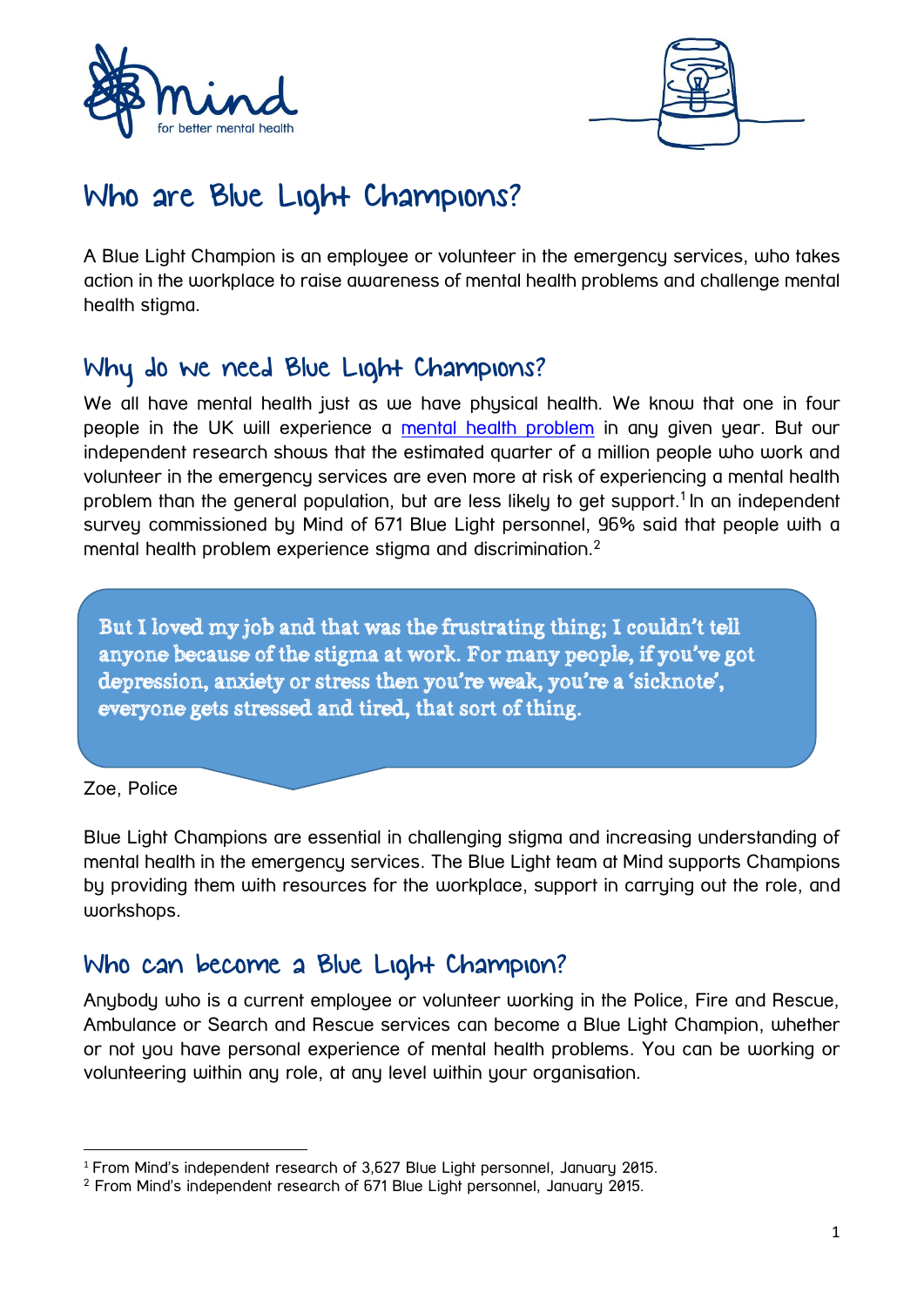



Anyone can experience a mental health problem. In any given year mental health problems will affect one in four of us, so it's reasonable to assume that each one of us will know at least one person in our workplace, family, or wider social circle who has experienced a mental health problem. Blue Light Champions may or may not have their own personal experience of mental health problems<sup>3</sup> or have supported someone who has personal experience of mental health problems<sup>4</sup>, like a family member, friend or colleague. The role is open to everyone and bringing together people with different perspectives and experiences is a really important way to challenge the stigma around mental health problems.

If you are motivated to positively and constructively challenge mental health stigma, we'd love you to join the growing network of Blue Light Champions.

## A great Blue Light Champion is

- Passionate about finding ways to positively and constructively challenge mental health stigma and promote wellbeing at work.
- Motivated to improve your colleagues understanding of and attitudes towards mental health.

Becoming a Blue Light Champion is a voluntary role and there are no limits on how many Blue Light Champions an organisation, department or team may have.

## You may like to find out more about the role if you:

- Care strongly about challenging the stigma, discrimination and negative stereotypes associated with mental health problems.
- Have time to take on some anti-stigma activity (this can be as little or much as you would like or are able to do).
- Are willing to engage colleagues constructively and positively when taking action to challenge mental health stigma. For example, helping people understand how they can look after their mental health and wellbeing and that of their colleagues.
- Want to spread the word about what the Blue Light Programme has to offer in your [workplace.](http://www.mind.org.uk/news-campaigns/campaigns/bluelight/)

If this sounds like you, please [register here](http://www.mind.org.uk/bluelightchampions) to become a Blue Light Champion.

**<sup>.</sup>** <sup>3</sup> Anubody who has or is experiencing a mental health problem.

<sup>&</sup>lt;sup>4</sup> Anybody who has supported or is supporting someone who has or is experiencing a mental health problem.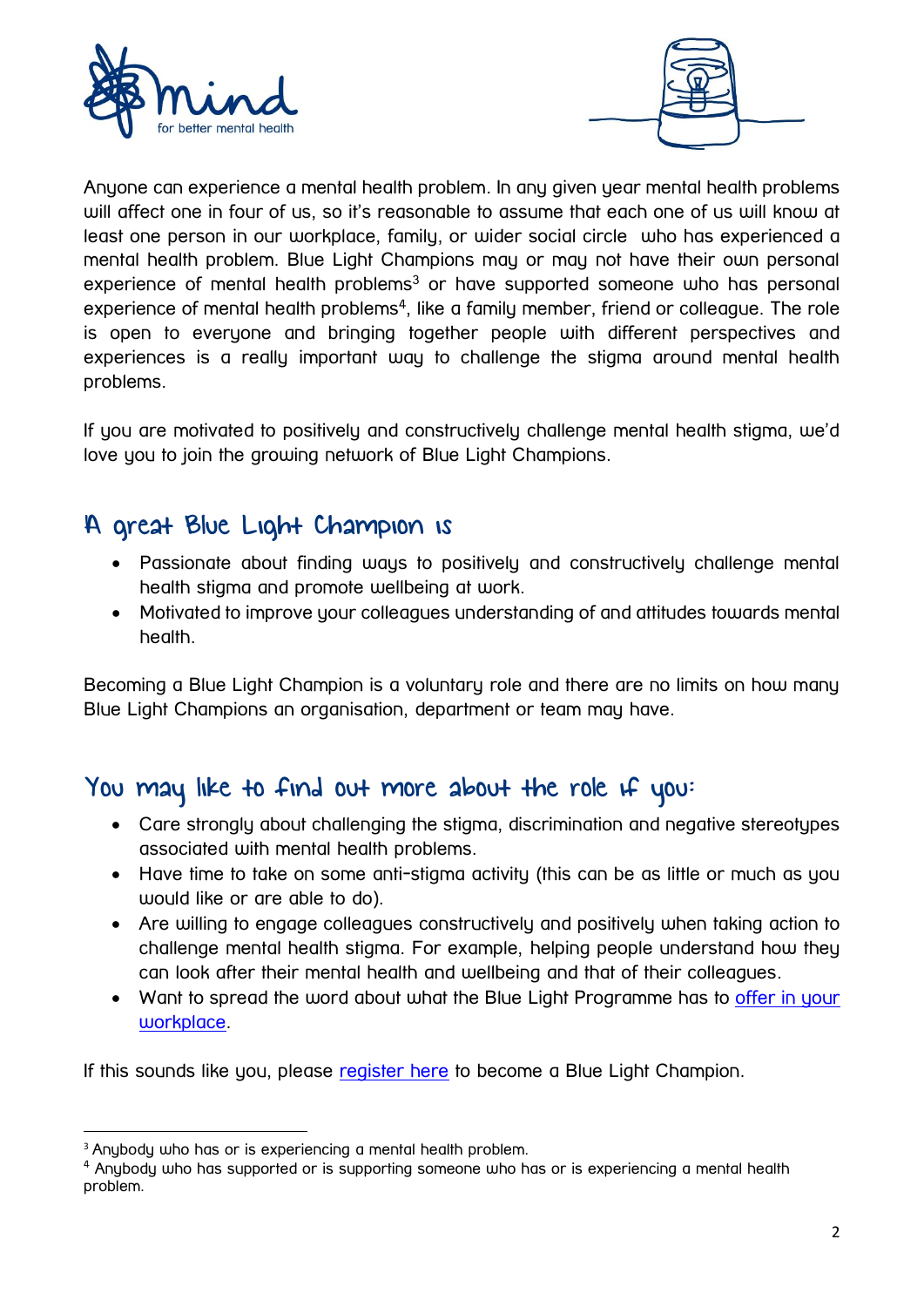



# What could you gain from being a Blue Light Champion?

- The satisfaction of helping improve attitudes and behaviour towards people with mental health problems in the workplace.
- Helping normalise conversations about mental health and dispelling misconceptions.
- Building professional networks/contacts and sharing knowledge and experience.
- The opportunity to develop new skills such as organising events or public speaking.
- The chance to attend a workshop on Speaking Up about mental health.
- A positive sense of wellbeing from being proactive and working to a joint goal.
- Feeling empowered to challenge mental health stigma and discrimination.
- Knowing you're helping ensure mental health is seen as important in your service, not forgotten or hidden away.
- Potentially being involved in changing and developing policies about how mental health issues are handled in your workplace.
- Creating a healthier environment at work, and a more positive experience for the public you support.

'Being a Champion for Time to Change and working closely with Mind has been one of the most rewarding things I have done, not only in my career but also my life. The act of being open about my own ill health has not only helped others through peer support but has also had a positive impact on my own.'

Wayne Goodwin, Kent Police and [Time to Change Champion](http://www.time-to-change.org.uk/)<sup>5</sup>

# What do Blue Light Champions do?

 $\overline{\phantom{0}}$ 

1

As a Blue Light Champion you will raise awareness of mental health and help to break down stigma in the workplace. How you do this is completely up to you, and we encourage you to get creative!

<sup>5</sup> Time to Change Champions are people with lived experience of mental health problems who campaign to end mental health discrimination in their communities. Time to Change is run by partners Mind and Rethink Mental Illness and is separate to the Blue Light Programme.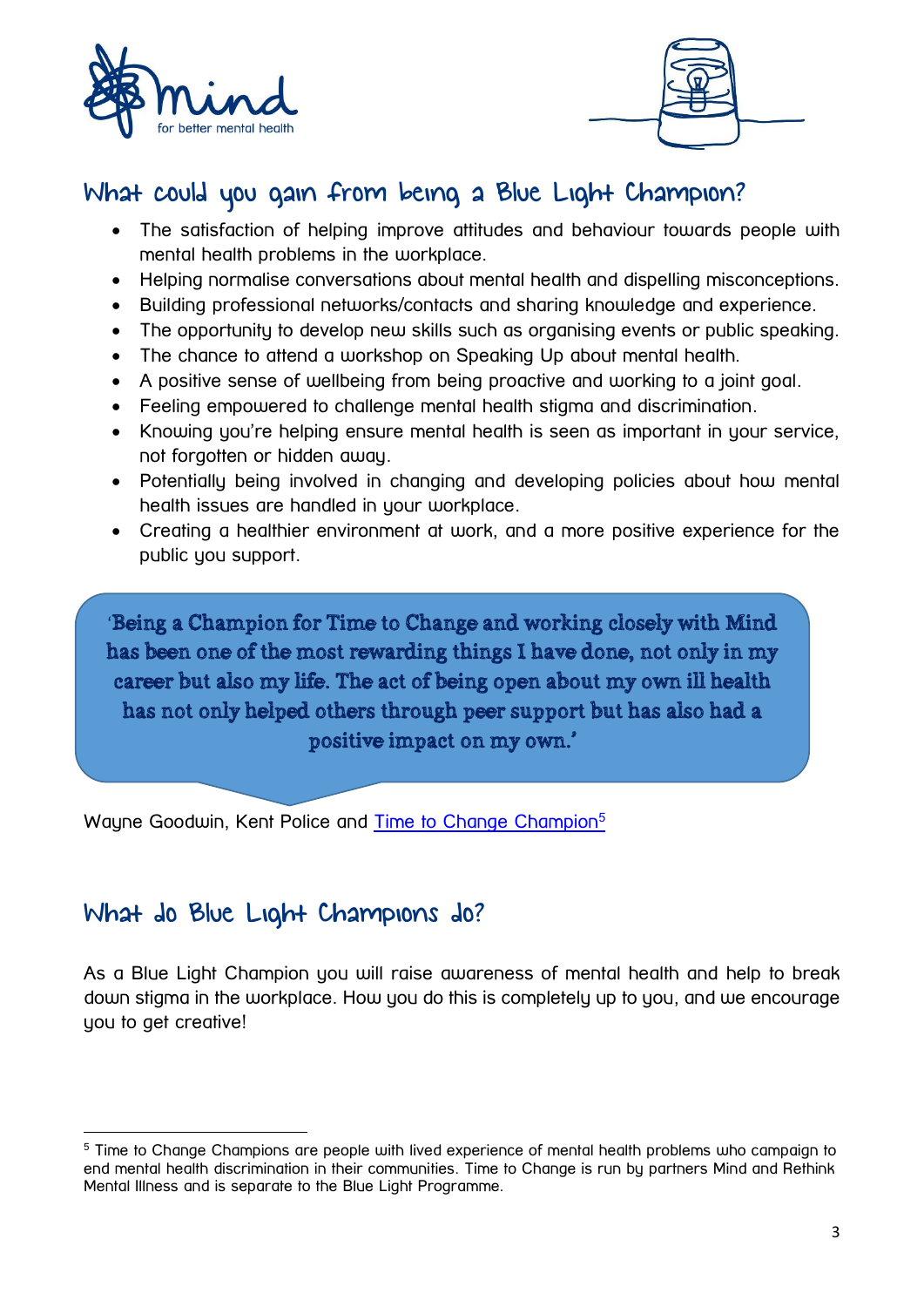



We've put together a list of suggested activities to kick-start your thinking. Every activity, no matter how big or small, contributes to the central goal of challenging mental health stigma.

# Suggested activities

### Got a few minutes

- Information sharing Distribute leaflets, posters and other materials developed through the Blue Light Programme. For example, promote the [Blue Light Infoline](http://www.mind.org.uk/news-campaigns/campaigns/bluelight/blue-light-infoline/) and how it can support your colleagues, their families and friends.
- Staff intranct Request that the Blue Light Programme's activities and resources are advertised on your intranet pages. You could also ask that more is done to highlight the support available within your organisation to staff and volunteers, so that it is easy to access.
- Social Media Ask your organisation to promote the Blue Light Programme on their twitter account, tweet using #mybluelight or start a blog. Remember, if you choose to use social media to promote the Blue Light Programme and highlight antistigma messaging on a personal account please ensure you consult and are mindful of your employer's policy on social media, seeking guidance and permission where necessary.

### Got a few hours

 $\overline{a}$ 

- Speaking Up If you have your own personal experience of a mental health problem<sup>6</sup> you may wish to speak about these to an audience of your colleagues, blog or write about them, though please note there is absolutely no pressure to do so. If you don't have personal experience of mental health problems, you can find opportunities to talk to colleagues about the importance of challenging mental health stigma and promoting wellbeing. To support you in this, a number of regional workshops and resources will be organised for September and October 2015. Once you have registered as a Champion, we'll send you more information and dates for your diary.
- Training days and inductions Speak to new recruits about the importance of wellbeing and mental health during staff inductions. Flag the support that's

 $6$  Anybody who has or is experiencing a mental health problem.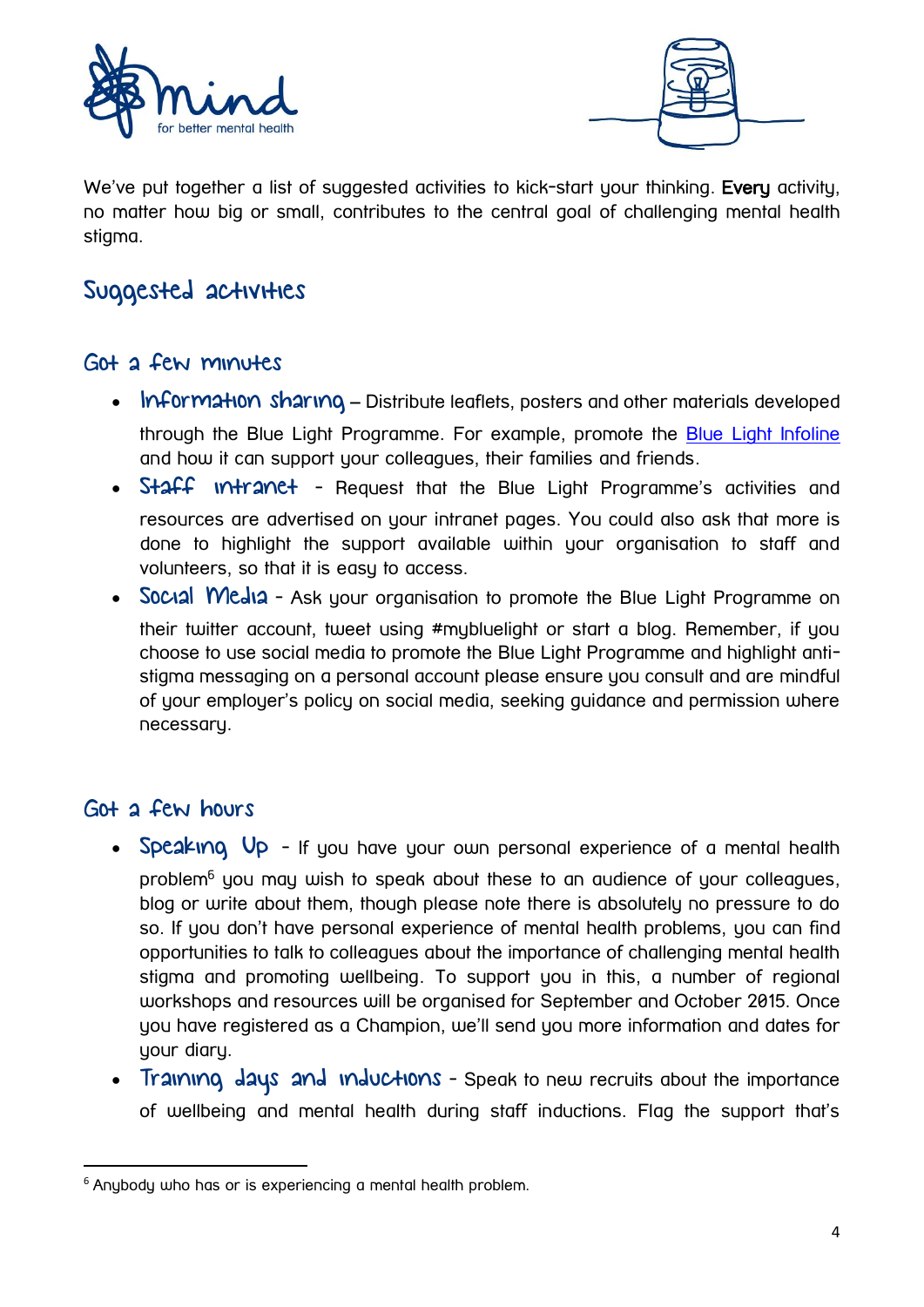



available to them in their new workplace so that they know yours is a working environment where it's okay to talk about mental health.

• Family and friends – Think about how you could reach the family and friends of emergency service staff and volunteers with anti-stigma messages around mental health and details of the support available to them. For example, run outreach activities or host a Blue Light information stall at a family or community fun day.

### Got longer

- $\bullet$  Be a point of contact Look into setting up a network of peers who can signpost people to mental health support, wellbeing resources, and be an additional point of contact for staff and volunteers who might need to talk. Why not take a look at our information about maintaining boundaries and managing conversations in the [Blue Light Champions toolkit?](http://www.mind.org.uk/news-campaigns/campaigns/bluelight/get-involved-as-an-individual/champions/blue-light-champions-toolkit/)
- Champion networks Share experiences, challenges and suggestions with other Blue Light Champions by building a network across local emergency services. You might find that you want to do activities together with other Blue Light Champions in your workplace or local area.
- Emergency services employers' pledge Flag up the **Blue Light Time to** [Change pledge](http://www.mind.org.uk/news-campaigns/campaigns/bluelight/blue-light-time-to-change-pledge/) to your service's senior people, support efforts to get their buy-in, and participate in the development of your service's pledge action plan.
- Events get a platform at workplace events to raise the profile of mental health and wellbeing, perhaps with a table-top stand or speaking slot. Or take the lead in organising wellbeing events, using our Blue Light resources to start colleagues talking about mental health.

# What support can Champions expect from Mind's Blue Light Programme team?

#### We will:

- Keep in contact by sending you updates of what's coming up and making sure you hear about other exciting opportunities to get involved in Blue Light Programme activities.
- Be on hand to answer any queries you have regarding the Blue Light Champion role via phone and email.